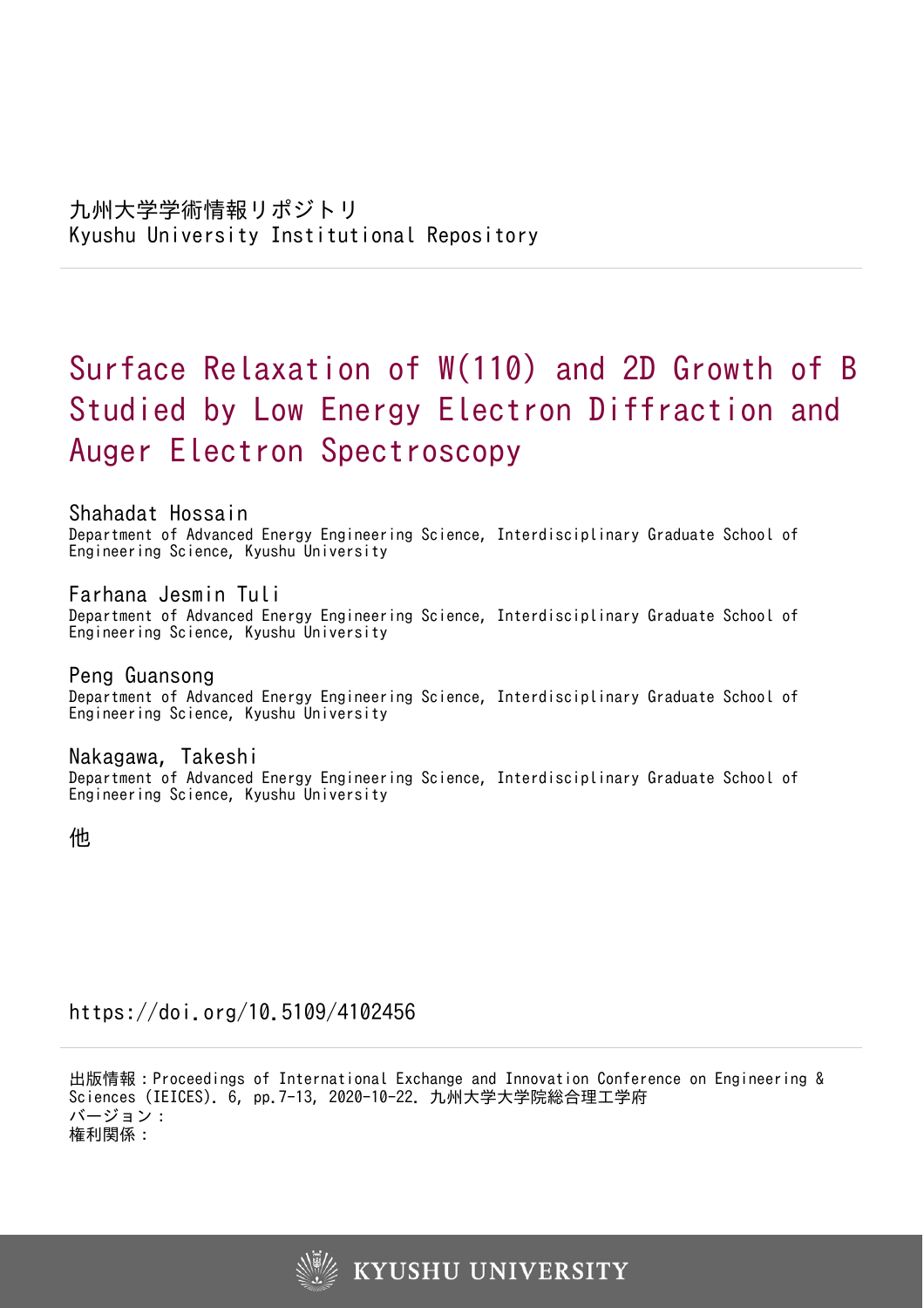# **Surface Relaxation of W(110) and 2D Growth of B Studied by Low Energy Electron Diffraction and Auger Electron Spectroscopy**

Shahadat Hossain<sup>1,2,\*</sup>, Farhana Jesmin Tuli<sup>1</sup>, Peng Guansong<sup>1</sup>, Takeshi Nakagawa<sup>1</sup>, Seigi Mizuno<sup>1</sup> <sup>1</sup>Department of Molecular and Material Sciences, Interdisciplinary Graduate School of Engineering Sciences, Kyushu University, Fukuoka, Japan.

<sup>2</sup>Atomic Energy Centre, Bangladesh Atomic Energy Commission, Chattogram, Bangladesh. \*Corresponding author email: shahadat.baec@gmail.com

**ABSTRACT:** *Here we report the growth of elemental B on W(110) surface by low energy electron diffraction and Auger electron spectroscopy study with multilayer relaxation of W(110) surface. Our study reveals that, first interlayer spacing of Δd12/d = -1.2 ± 1.5% causes an expansion in the second and third interlayer spacing of Δd23/d*   $= 0.7 \pm 1.5\%$  and  $\Delta d_3$  /*d*  $= 0.5 \pm 2.6\%$ , respectively in W(110). And we have obtained a Pendry R<sub>*p*</sub> = 0.20 for *W(110). Boron produces a c(9×1) structure on W(110) after annealing at 1000 ˚C for 10 minutes which is sustainable up to 1300 ˚C. These results will pave the way for surface structure determination of B on W(110).* 

**Keywords:** Surface relaxation; Tungsten; Boron; LEED; AES.

#### **1. INTRODUCTION**

An interest in low-dimensional structures has snowballed in the past decade with the flourishing of graphene [1]. Due to the inimitable physical and chemical properties, plenty of other two-dimensional (2D) materials have also been synthesized or theoretically predicted such as silicene [2,3], germanene [4], phosphorene [5], arsenene [6] and borophene [7-14], which are the neighboring elements of carbon in the periodic table. These 2D materials show enormous application prospect in electronic and spintronic devices, energy storage and utilization. However, the synthesis of elemental 2D phases has been proven to be much more difficult [8]. Among them, boron is of great interest and challenging as borophene can show metallicity in the majority of phases, high mechanical flexibility and strength, optical transparency, magnetism, superconductivity and the ability to host Dirac cones [15].

Substrates for the 2D materials play important roles as the interaction between them is complex. It also affects the structural and electronic properties along with the practicability of their preparation. A large number of theoretical works were done finding the stable 2D boron phases like  $\alpha$  sheet,  $\beta$  sheet and  $\gamma$ sheet in several substrates, but very few experimental realizations have been achieved only recently. The first experimental synthesis of borophene was reported independently by two groups where two distinct phases ( $\beta_{12}$  and  $\chi_3$ ) coexisted on Ag(111) substrate [7,8]. Another report on the same substrate claimed to find some more phases (hexagonal  $\alpha$  sheet and differently rotated variants of  $\beta_{12}$ ) including the previous ones [9]. This group has also reported four phases (2 mirror-imaged β boron sheet,  $β_8$  and  $χ_3$ ) of borophene nanoribbons on Ag(110) surface [16]. It was assumed that Ag would be the best metallic substrate for borophene growth because it is not likely to boride formation but dynamic enough to stabilize borophene. However, there is existence of several phases due to comparatively weak interaction between boron and silver. Multiple phases can't be omitted by controlling the growth temperature as well. This is a significant problem from the application standpoint. Very recently borophene was successfully prepared on some other substrates, e.g., Cu(111) [10], Al(111) [11], Au(111) [13] and Ir(111) [14] where boron honeycomb structure ( $\delta_3$  phase) was formed on Al(111),  $\alpha'$ -borophene on Au(111) and  $\gamma_6$  on Ir(111). So far, the reported growth processes, chemical bonding, electronic states and temperature regimes are significantly diverse for borophene grown on metal substrates. Optimized conditions for preparing stable 2D boron phases for practical application need more study using new substrates.

W(110) is the most stable surface of tungsten and could be a possible candidate for 2D boron growth. This surface showed steadiness and outstanding performance in growth of carbon nanotubes [17]. One theoretical work has also reported the formation of unique 2D boron sheet (named as  $\pi$  phase) on W(110), which can retain its structure upon exfoliation and stable against high temperatures (up to 1800 K). Also, this phase of boron possesses special electronic structure and anisotropic electric conductivity, which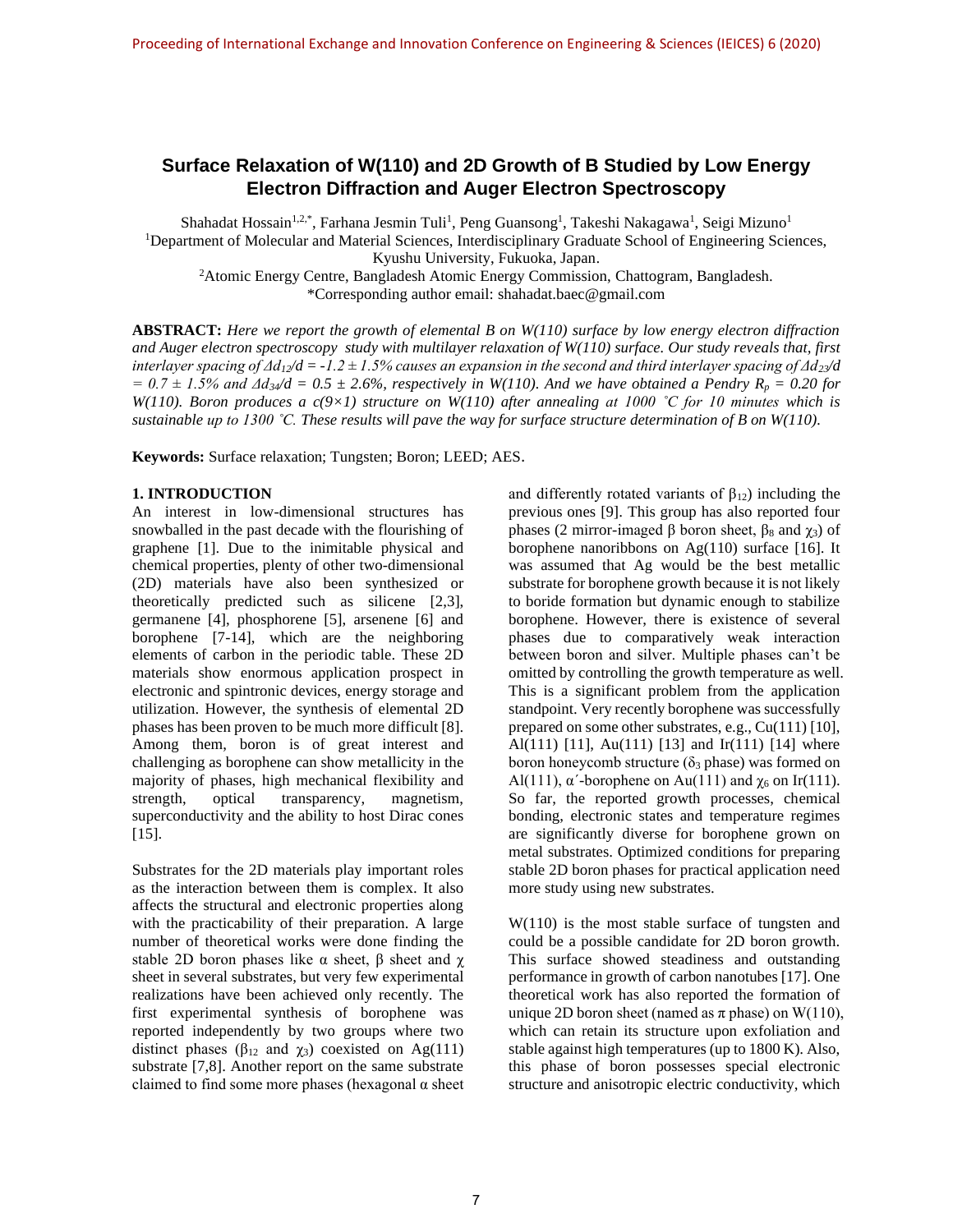can be of great interest for application in electronic devices [18]. Being stimulated with the possibility of forming stable borophene on W(110), therefore, in this work we have used the  $W(110)$  surface as a substrate for 2D growth of boron.

To analyze the structure of adsorbate-covered crystal surface, it is important to have the idea about the structure of clean surface as the atomic arrangements of first few layers have a profound relation to their physical, chemical and catalytic properties [19]. Generally, the 1<sup>st</sup> ( $d_{12}$ ) and 2<sup>nd</sup> ( $d_{23}$ ) normal interlayer spacing are compressed and expanded relative to their bulk, respectively. Still, inconsistencies occur frequently between different investigations with respect to the magnitude of the relaxation. Similarly, there are disagreements in surface relaxation studies of W(110). Still it is not clear whether they arise from experimental errors or theoretical methodology or both. Therefore, we tried to study the interlayer relaxation or surface structure of clean W(110) first by minimizing the experimental errors as much as possible. Later we tried to optimize the growth condition of B on  $W(110)$  surface by low energy electron diffraction (LEED) and Auger electron spectroscopy (AES). This study will shed light on 2D boron growth on W(110). Our future endeavor will include the surface structure of B on W(110) surface.

#### **2. EXPERIMENTAL**

The chamber used to carry out the measurements was equipped with four grid LEED system, AES, e-beam evaporator, quartz crystal microbalance (QCM) and pressure gauge. After bakeout and outgassing, ultrahigh vacuum (UHV) environment with a base pressure of  $2\times10^{-8}$  Pa was ensured to perform the experiments. The  $W(110)$  substrate was cleaned by repeatedly annealing in  $6\times10^{-6}$  Pa oxygen atmosphere at 1200 ˚C for 10 minutes to deplete near-surface carbon. Any residual oxygen detected after annealing was removed by flashing the sample at 1800 ˚C for a few seconds. This procedure resulted in a surface free of contaminants, which was later confirmed by AES. After cleaning, we used liquid  $N_2$  to cool the sample. At a temperature of 120 K, the LEED patterns were measured using a digital charge-coupled device (DCCD) camera with a computer-controlled data acquisition system. The temperature was measured by means of a thermometer. Incident energy range for LEED was  $100 - 500$  eV. The data sets for  $I(E)$ spectra were obtained after symmetrizing (symmetrydegenerate) conjugate beams in the usual manner.

The orientation of the sample was adjusted so that all conjugate beams show the same *I(E)* shape.

Pure B was evaporated from a crucible using e-beam evaporator and deposited on cleaned W(110) surface at room temperature. The deposition rate of B was monitored with QCM. Several samples were prepared by varying the deposition amount of B on  $W(110)$ surface and the samples were annealed at different temperatures (ranging from room temperature to 1500 ˚C) for 10 minutes. LEED patterns for several condition was taken and *I(E)* spectral data for optimum condition was also recorded as described before.

### **3. STRUCTURAL CALCULATION**

We used a Barbieri/Van Hove symmetrized automated tensor LEED package for calculating the theoretical  $I(E)$  curves for structure models to specify the atomic positions [20]. The imaginary part of the inner potential (*Voi*) was fixed to - 5.0 eV but the real part was determined through theory-experiment fit. The best-fit model was obtained based on the best agreement between the experimental and theoretical *I(E)* curves, which was decided by minimizing Pendry's reliability factor (*Rp*) [21]. The error bar in structural parameters was calculated by variance of *Rp*,

$$
\Delta R = R_{min}(8/V_{oi}/\Delta E)^{1/2} \dots \dots \dots \dots \dots (3.1)
$$

where  $R_{min}$  is the lowest  $R_p$  value and  $\Delta E$  is the total energy range of the experimental *I(E)* curves [21].

#### **4. RESULTS AND DISCUSSIONS 4.1 Surface relaxation of clean W(110)**

An atomically clean W(110) surface was observed by LEED after successive annealing in oxygen atmosphere and flashing at high temperature. Fig. 1 shows the LEED pattern of clean W(110) surface which reflects the  $p(1\times1)$  (marked by red diamond) structure.

Initially, structure of the clean W(110) surface at room temperature was determined by tensor LEED. Fig. 2 illustrates the comparison between best-fit and experimental spectra for six beams:  $(1,0)$ ,  $(1,1)$ ,  $(1,-$ 1), (2,0), (2,1) and (2,-1). The present LEED *I(E)* spectra demonstrates a multilayer relaxation in the W(110) surface which is similar to the previous studies [22-25]. This was achieved by obtaining the minimum Pendry  $R_p = 0.20$  which is comparable with previous study  $(R_p = 0.202$  [23]).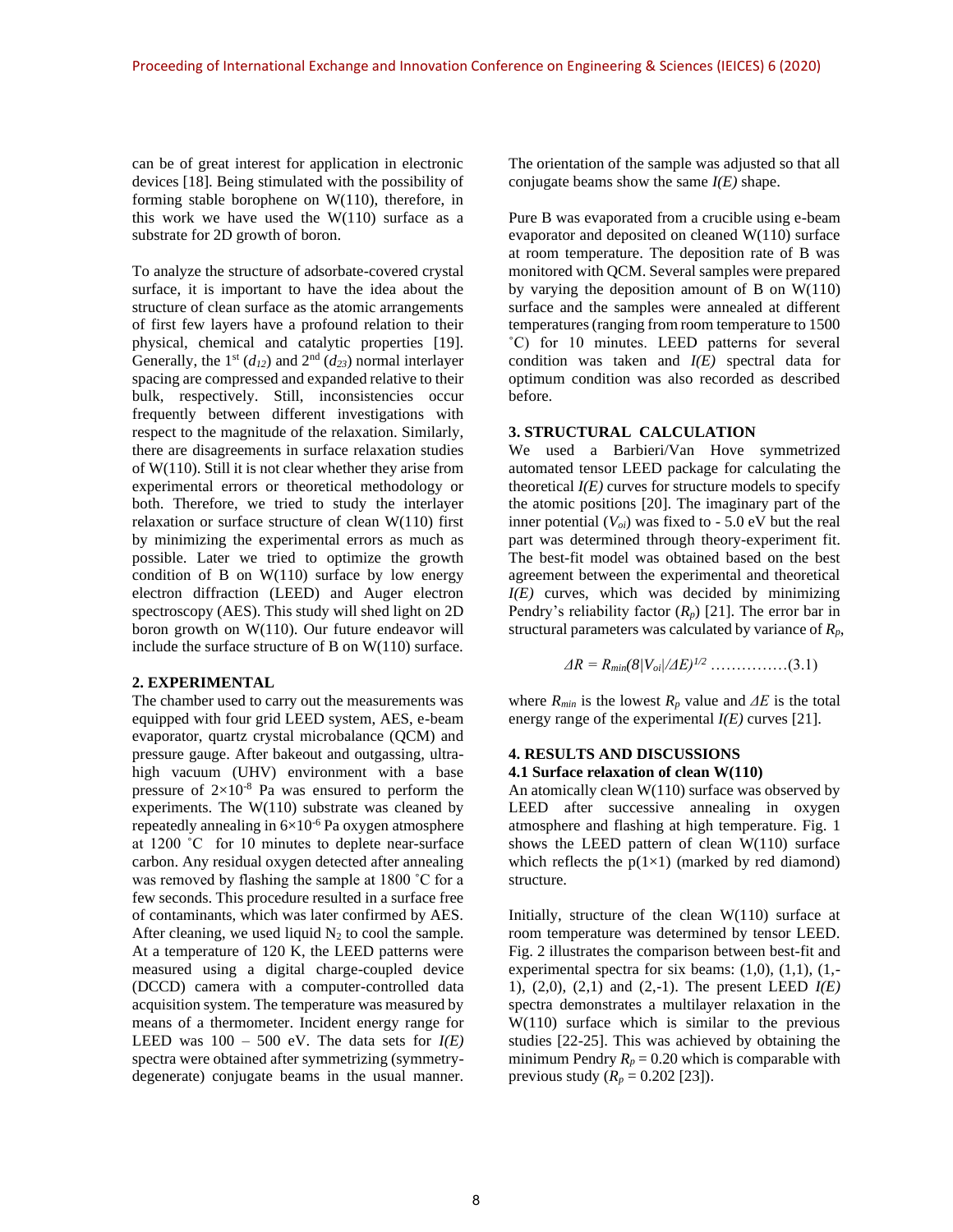

Fig. 1. A LEED pattern for clean W(110) surface after successive annealing  $(6\times10^{-6}$  Pa oxygen atmosphere at  $1200 °C$  for 10 minutes) and flashing  $(1800 °C)$ .



Fig. 2. Best-fit comparison between experimental and theoretical LEED  $I(E)$  spectra for clean W(110).

The optimized Debye temperatures for W in the first layer and in the next layers were 130, 245, 300 and 310 K, respectively. The sphere model of surface atoms is shown in Fig. 3. Comparing the bulk interlayer spacing value  $d = 2.24 \text{ Å}$ , it is shown here that a contraction in the first interlayer spacing of  $\Delta d_1/2d = -1.2 \pm 1.5\%$  causes an expansion in the

second and third interlayer spacing of  $\Delta d_{23}/d = 0.7 \pm$ 1.5% and  $\Delta d_3/2 = 0.5 \pm 2.6$ %, respectively.



Fig. 3. Surface relaxation in W(110) (side view).

Earlier theoretical works found values for *Δd12/d*  ranging from -1.4% to -5% and for *Δd23/d* from -0.4% to 4.6% [22,26-29]. The structural parameters (both *Δd12/d* and *Δd23/d*) of the present work are slightly different from those of earlier LEED studies. However, if we consider the variance of  $R_p$ , the present result is also comparable with them. One major difference between the earlier works and our study is the size of the data set analyzed. Our structure analysis is based on LEED *I(E)* spectra from six inequivalent beams to an energy of 500 eV which corresponds to a data set covering an equivalent range of about 2400 eV. It is also seen that  $R_p$  decreases as the energy cutoff (size of the data set) increases [23]. Additionally, it was also suggested that the surface roughness could be the possible reason of the inconsistencies between surface structure determined from *ab initio* calculations and LEED measurements.

## **4.2 Growth of B on W(110) 4.2.1 LEED pattern analysis**

With the deposition of B onto W(110) surface at room temperature, the diffraction pattern remained almost the same as the clean surface, which depicts the "amorphous" form of B. When the coverage of B increased, the background became more diffused. This background diffusion might be due to the disordered state of B on W(110). The samples covered with B were annealed at different temperatures ranging from room temperature to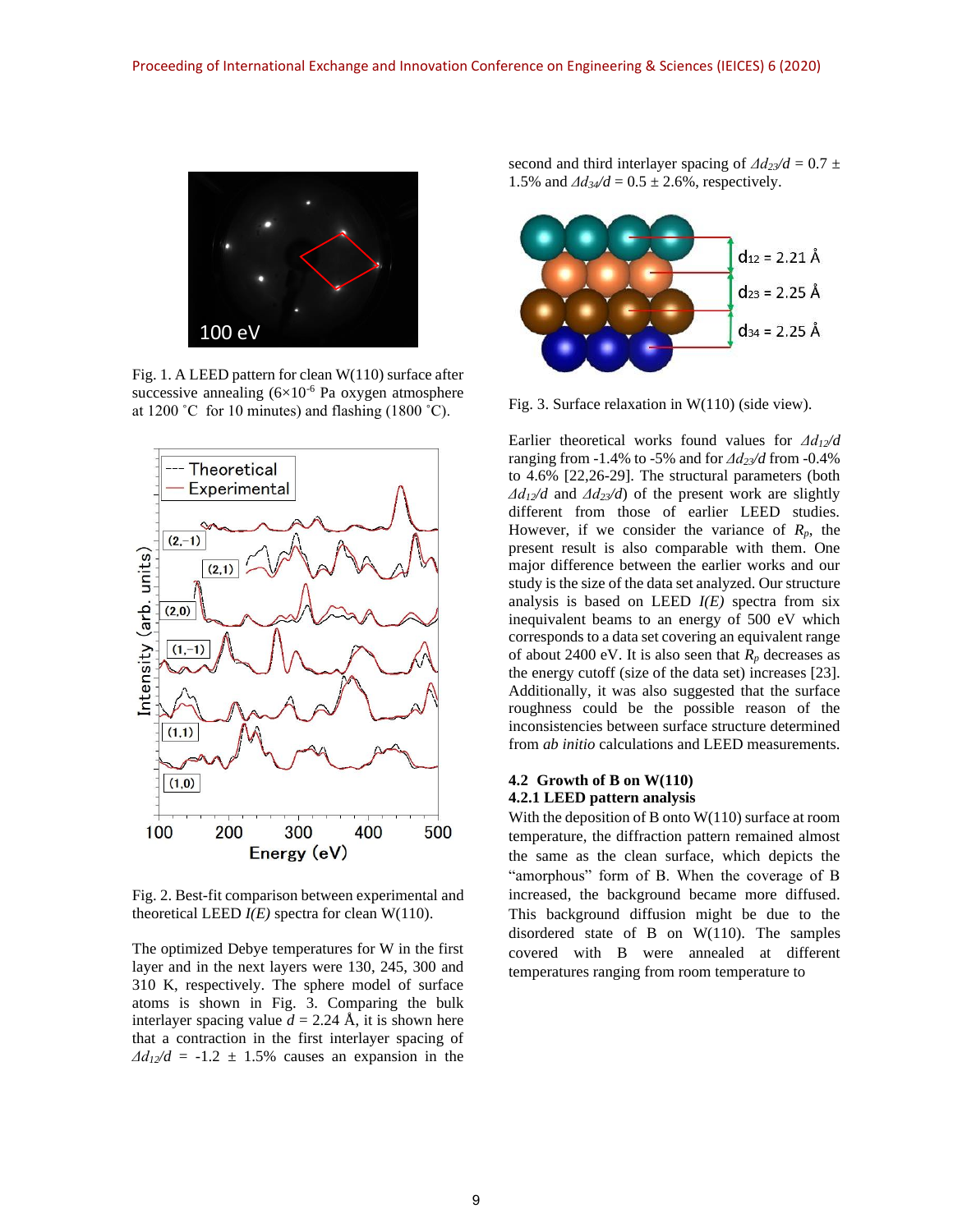

Fig. 4. LEED pattern changes at different annealing temperatures ( $E_p = 100 \text{ eV}$ ). (a) 500 °C, (b) 700 °C,  $(c)$  900 °C, (d) 1100 °C.



Fig. 5. Schematic LEED pattern for B/W(110). The yellow diamond denotes the corresponding reciprocal unit cell.

1500 ˚C. There were no prominent changes in the LEED pattern below 500 ˚C. So, here we discuss the annealing effect from 500 ˚C to 1500 ˚C for 10 minutes. We can describe the annealing effect by dividing the samples into two categories.

The first category (C1) includes the samples with low B deposition time (5 min to 20 min) and the second category (C2) includes samples with relatively higher B deposition time (30 min to 60 min). Fig. 4 shows LEED pattern changes depending on the annealing temperatures. With annealing at 500 ˚C , the C1 shows no major changes and the C2 shows broad and weak diffusion as shown in Fig. 4(a). The samples were then annealed at 700 ˚C and the corresponding LEED patterns are shown in Fig. 4(b). In this step, C1 samples started to show streak between integer spots and for C2 samples the broad and weak spots continued. The samples were further annealed at 900 ˚C and the corresponding LEED patterns are shown in Fig. 4(c). This step is assumed to be a prolongation of the previous step for C1 samples. For C2 samples, an imperfect long-range ordering was observed. B might have started to form 2D growth in this step.



Fig. 6. Real space visualization of unit cell for B/W(110) (yellow diamond) and clean W(110) (red diamond).

When the samples were annealed at 1100 °C, an ordered structure appeared, which is shown in Fig. 4(d). Following Wood's notation, the phase can be described as  $c(9\times1)$  structure for B/W(110) as described in Fig. 5. A real space view of the unit cell is shown in Fig. 6. Again, annealing samples at 1200 ˚C have given a more clearer LEED pattern for C2 samples. Still the samples show the same structure. Afterwards, the samples were annealed at 1300 ˚C, where the  $c(9x1)$  pattern got weaker. With further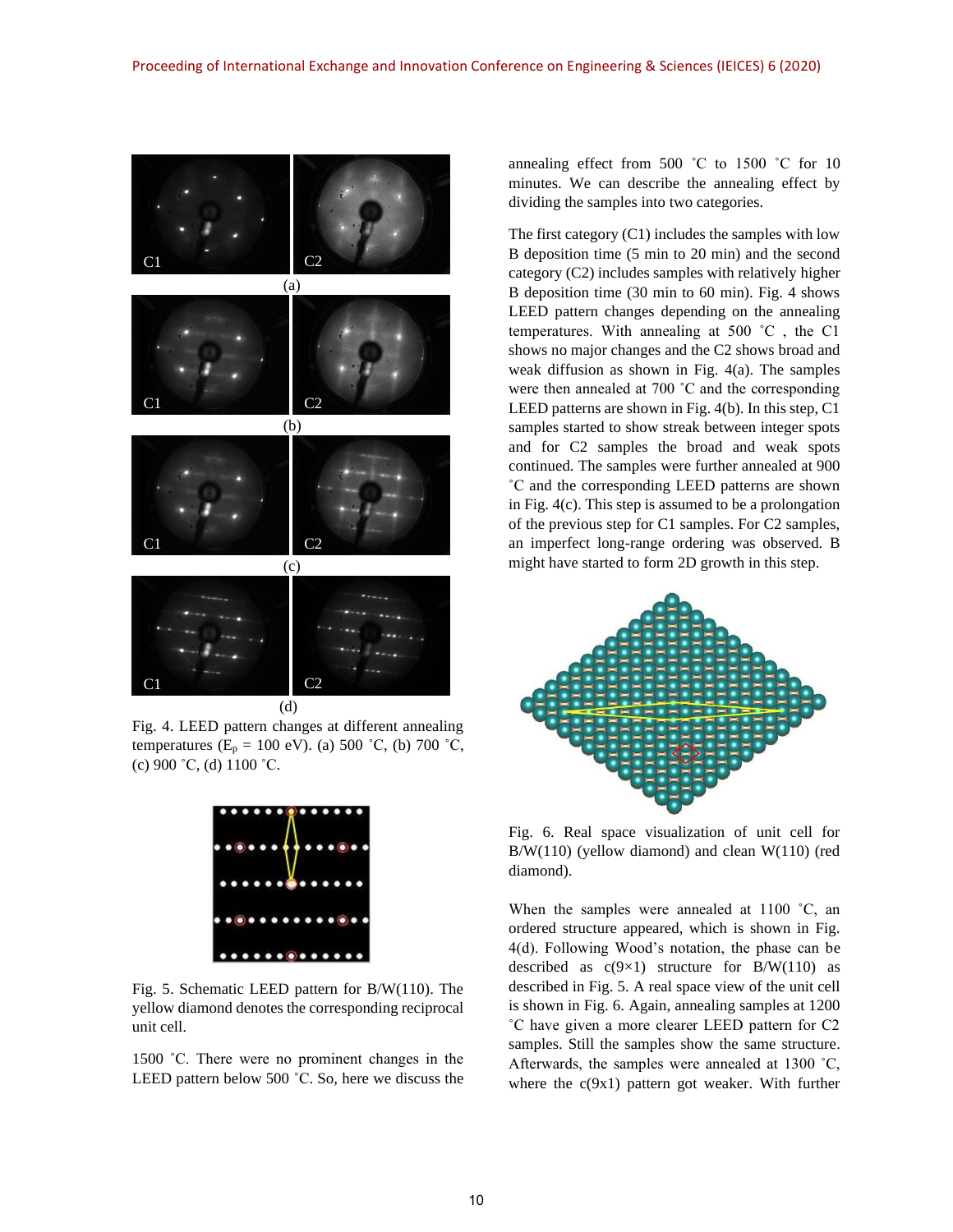annealing at 1500 °C, the  $p(1\times1)$  structure was formed. These changes in LEED pattern confirms the disappearance of B atoms from the W surface due to the diffusion of B atoms into bulk W crystal or evaporation from the surface.

#### **4.2.2. AES analysis**

We performed AES measurements to understand the chemical environment and growth of the B/W(110). Because both W and B show strong peaks around 179 eV as shown in Fig. 7, it is tough to differentiate them. Representative AES spectra was obtained for clean W(110), after B deposition and at different annealing conditions. In the clean  $W(110)$  spectrum, a sharp peak was seen at 179 eV which is the characteristic W spectrum and no extra peaks were observed due to contaminants or oxygen (around 500 eV) [30]. Fig. 8 shows the corresponding intensity variation of the AES peak at 179 eV. After boron deposition, the peak intensity at 179 eV increased noticeably. With annealing the sample up to 700 ˚C the peak intensity did not change drastically. However, with annealing the sample at 900 ˚C, the peak intensity drastically increased. With the further increase of the annealing temperature, the peak intensity started to decrease.

The AES spectra of the  $B/W(110)$  is analogous to the LEED pattern observed at different annealing conditions. Initially after B deposition on W(110) surface, B formed 3D island and did not cover the W substrate completely. After annealing the sample, B island changes its morphology and covers the substrate more. This morphological change happened around 900 ˚C. When the sample was annealed at 900 ˚C, it has started to grow in the ordered 2D structure, which we also could see in LEED pattern (Fig. 4). After that, annealing the sample gave much clearer  $c(9\times1)$  superstructure, which sustained up to 1300 °C. The AES intensity also remained comparable between 900 ˚C to 1300 ˚C. The peak intensity declined rapidly after heating the sample at 1400 ˚C or more, which also matched well with LEED pattern as the superstructure disappeared at this region. According to our study, B atoms form 2D structure on  $W(110)$  after annealing at 1000 °C, which can sustain up to 1300 ˚C.



Fig. 7. AES spectra for B/W(110) at different annealing conditions.



Fig. 8. AES intensity variation with annealing temperature.

#### **5. CONCLUSIONS**

We have studied the multilayer surface relaxation of W(110) by LEED *I(E)* analysis. The study reveals that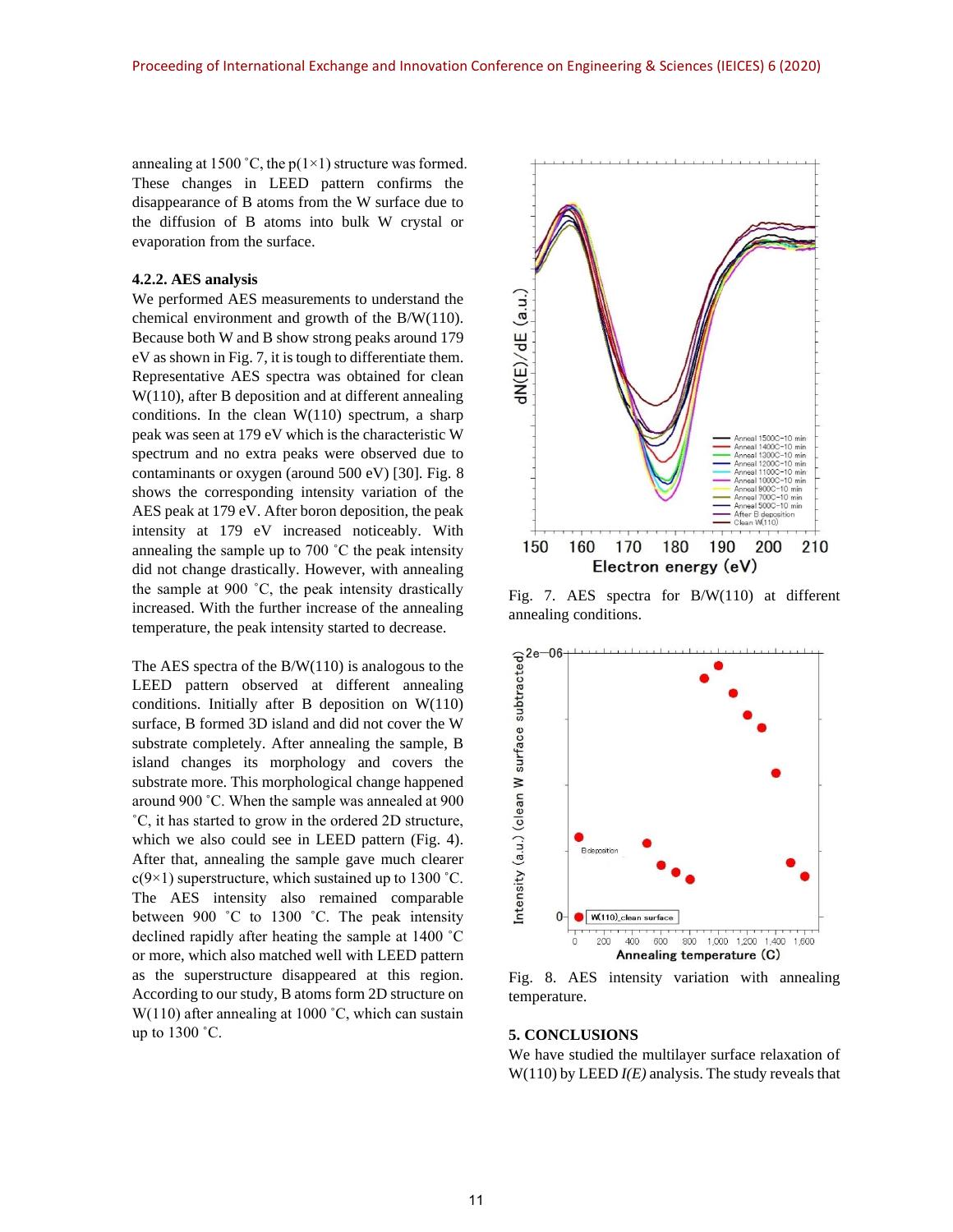a contraction in the first interlayer spacing of  $\Delta d_1/2d$  =  $-1.2 \pm 1.5$ % which is responsible for an expansion in the second and third interlayer spacing of  $\Delta d_{23}/d = 0.7$  $\pm$  1.5% and  $\Delta d_3 \neq d$  = 0.5  $\pm$  2.6%, respectively. Also, we have found the Pendry  $R_p = 0.20$ . Our results are in good agreement with previous studies if we consider the variance. It is noteworthy that we increased our data set to an equivalent range of 2400 eV and number of analyzed beams to six to minimize the experimental errors as much as possible.

We have also studied the growth of B on W(110) surface by LEED and AES. It is seen that B does not produce any crystal structure after immediate deposition of it on W(110) surface and annealing up to 800 ˚C due to its amorphous nature. Rather it produces  $c(9\times1)$  unit cell on W(110) when it is annealed at 1000 ˚C. This phase of B sustains up to 1300 ˚C. AES study is also similar to the LEED studies. This creates the possibilities of borophene growth on W(110) as predicted by earlier theoretical work. Our future work involves the structure determination of the prepared sample.

#### **6. REFERENCES**

- [1] A. K. Geim, K. S. Novoselov, The rise of graphene, Nat. Mater. 6 (2007) 183−191.
- [2] A. Molle, C. Grazianetti, L. Tao, D. Taneja, M.H. Alam, D. Akinwande, Silicene, silicene derivatives, and their device applications, Chem. Soc. Rev. 47 (2018) 6370.
- [3] G. Li, L. Zhang, W. Xu, J. Pan, S. Song, Y. Zhang, H. Zhou, Y. Wang, L. Bao, Y.Y. Zhang, S. Du, M. Ouyang, S.T. Pantelides, H.J. Gao, Stable Silicene in Graphene/Silicene Van der Waals Heterostructures, Adv. Mater. e1804650 (2018).
- [4] G. Liu, S.B. Liu, B. Xu, C.Y. Ouyang, H.Y. Song, S. Guan, S.A. Yang, Multiple Dirac points and hydrogenation-induced magnetism of germanene layer on Al (111) surface, J. Phys. Chem. Lett. 6 (2015) 4936.
- [5] X.R. Hu, J.M. Zheng, Z.Y. Ren, Strong interlayer coupling in phosphorene/graphene van der Waals heterostructure: A first-principles investigation, Front. Phys. 13(2) (2018) 137302.
- [6] S. Zhang, Z. Yan, Y. Li, Z. Chen, and H. Zeng, Atomically thin arsenene and antimonene:

semimetal-semiconductor and indirect-direct band-gap transitions, Angew Chem. Int. Edit. 54 (2015) 3112.

- [7] A. J. Mannix, X.-F. Zhou, B. Kiraly, J. D. Wood, D. Alducin, B. D. Myers, X. Liu, B. L. Fisher, U. Santiago, J. R. Guest, M. J. Yacaman, A. Ponce, A. R. Oganov, M. C. Hersam, N. P. Guisinger, Synthesis of borophenes: Anisotropic, twodimensional boron polymorphs, Science 350(6267) (2015) 1513-1516.
- [8] B. Feng, J. Zhang, Q. Zhong, W. Li, S. Li, H. Li, P. Cheng, S. Meng, L. Chen, K. Wu, Experimental realization of two-dimensional boron sheets, Nat. Chem. 8 (2016) 563-568.
- [9] Q. Zhong, J. Zhang, P. Cheng, B. Feng, W. Li, S. Sheng, H. Li, S. Meng, L. Chen, K. Wu, Metastable phases of 2D boron sheets on Ag(111), J. Phys.: Condens. Matter 29 (2017) 095002.
- [10] R. Wu, I. K. Drozdov, S. Eltinge, P. Zahl, S. Ismail-Beigi, I. Bozovic, A. Gozar, Large-area single-crystal sheets of borophene on Cu(111) surfaces, Nat. Nanotechnol. 14 (2019) 44-49.
- [11] W. Li, L. Kong, C. Chen, J. Gou, S. Sheng, W. Zhang, H. Li, L. Chen, P. Cheng, K. Wu, Experimental realization of honeycomb borophene, Sci. Bull. 63 (2018) 282-286.
- [12] L. Zhu, B. Zhao, T. Zhang, G. Chen, S. A. Yang, How is honeycomb borophene stabilized on Al(111)? J. Phys. Chem. C 123 (2019) 14858.
- [13] B. Kiraly, X. Liu, L. Wang, Z. Zhang, A. J. Mannix, B. L. Fisher, B. I. Yakobson, M. C. Hersam, N. P. Guisinger, Borophene synthesis on Au(111), ACS Nano 13 (2019) 3816-3822.
- [14] N. A. Vinogradov, A. Lyalin, T. Taketsugu, A. S. Vinogradov, A. Preobrajenski, Single-phase borophene on Ir(111): Formation, structure and decoupling from the support, ACS Nano 13 (2019) 14511-14518.
- [15] Z. Q. Wang, T. Lu, H. Wang, Y. P. Feng, J. Zheng, Review of borophene and its potential applications, Front. Phys. 14(2) (2019) 23403.
- [16] Q. Zhong, L. Kong, J. Gou, W. Li, S. Sheng, S. Yang, P. Cheng, H. Li, K. Wu, L. Chen, Synthesis of borophene nanoribbons, Phys. Rev. Mater. 1 021001(R) (2017) 1-5.
- [17] F. Yang, X. Wang, D. Zhang, J. Yang, D. Luo, Z. Xu, J. Wei, J.-Q. Wang, Z. Xu, F. Peng, Chirality-specific growth of single-walled